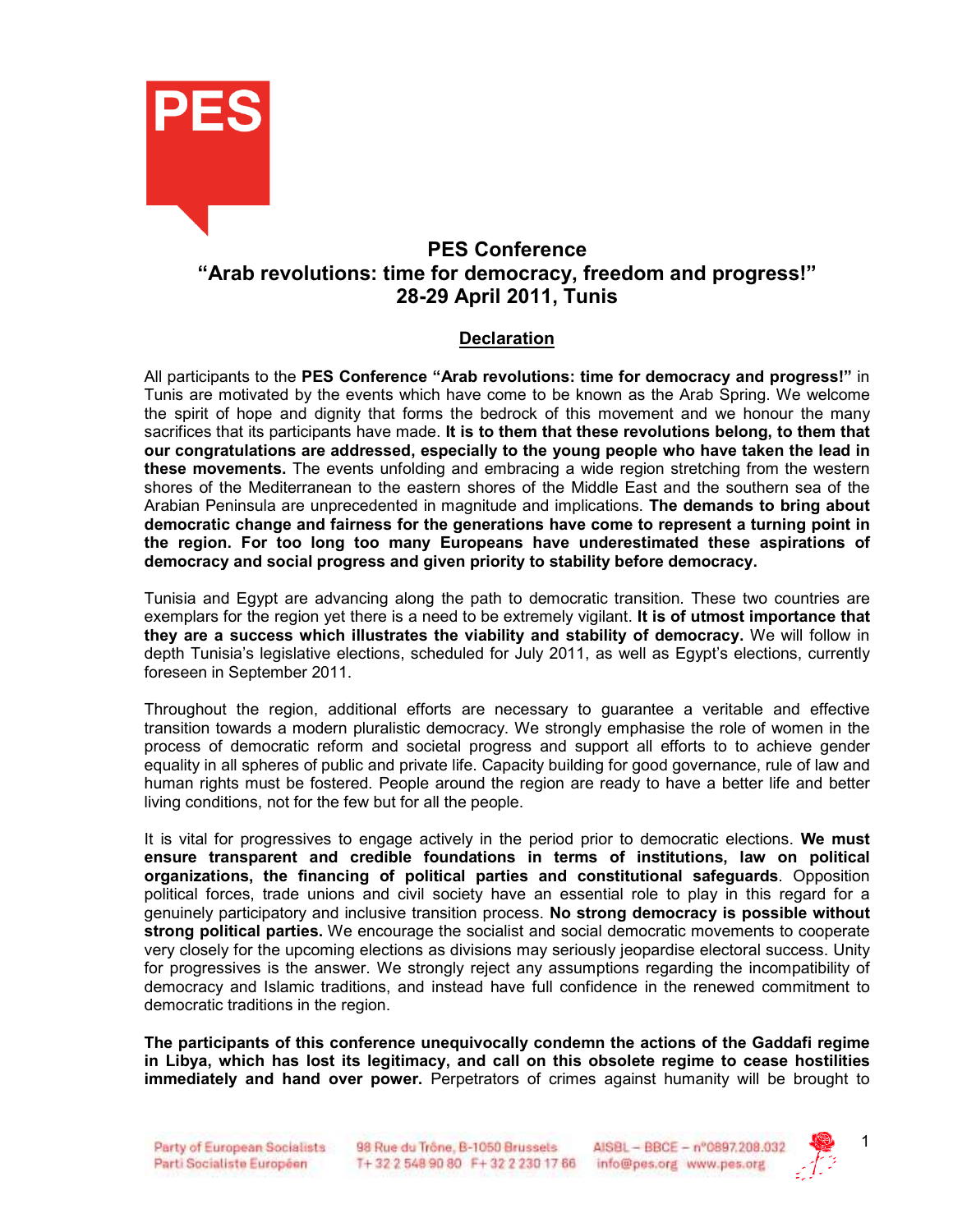justice according to international law before the International Criminal Court. All necessary measures to protect and support those in need must be taken.

The participants of this conference call on the Syrian regime to put an end to violence against protesters and civilians. The Yemeni regime must stop the brutal use of force by authorities to suppress legitimate democratic demands. Authorities must respect the freedom of expression and assembly and release political representatives and activists currently under detention. To this end, we call for the end to the dictatorships and a swift transition to democracy.

The participants of this conference note that in **Morocco and Jordan** the extent and depth of reforms to improve living standards remains at this time unclear. A modern political system of checks and balances must be put in place. In Morocco the political opening achieved thanks to the actions of the Left in the 1990s jammed without thus translating into tangible institutional progress. We shall monitor very closely the process of constitutional reform in Morocco which started in March 2011. Algeria should also start a real process of reforms to face with the urgent needs of young people of the country.

The participants of this conference regret that in Bahrain, notwithstanding prolonged protests no veritable step has been made by the authorities. We are deeply concerned about the upcoming local elections in Saudi Arabia, planned for September 2011, which does not foresee the right to vote for women. In the rest of the Gulf States and other countries from the wider region, the Arab Spring has not led to any political progress. We believe nevertheless that status quo is simply no longer sustainable.

The Israeli-Palestinian conflict, which has for a long time closed any perspective to the development of Euro-Mediterranean relations, deserves now a kick start in the light of the democratic transformations in the Arab world. The European socialists demand a stronger engagement on the part of the EU for a fair solution which is global and respects the values of freedom, tolerance and democracy. We support the Palestinian reconciliation agreement and call for the recognition of the unity government. The participants underline the importance of the recognition of a Palestinian state, within the 1967 borders and with East Jerusalem as capital, as well as the total freeze of settlements for a new start in the peace process respecting the two-state solution; Israel-Palestine.

We condemn the repression in Iran, welcome the emergence of democracy movements in the country and call for the liberation of opposition leaders including Moussavi, Karoubi and all political prisoners.

#### A true new Euro-Arab partnership and a new Euro-Mediterranean partnership

Europe made mistakes in the past. It is time to start on a new basis, part of a wider framework matching the magnitude of change, a Euro-Mediterranean partnership, on equal footing. Confronted with the failures of the Union for the Mediterranean and the difficulties of the last phase of the , Barcelona Process, it is necessary for the EU to open an in-depth discussion on ways to accompany in the short term the transition to democracy, to foster political capacity and pluralism, the cementing of democracy and its institutions. It is also the role of the EU to contribute to the social and economic betterment of the people of the region.

The European Union, as a regional force, has a fundamental role to play. The EU must take all necessary steps to implement an Emergency Programme to support, where applicable, the countries'. The EU must seize this historical opportunity and offer assistance in different forms to all emerging democratic movements. The EU can contribute positively in a number of areas including regional development, investment plans in the poorest regions, civil society promotion, media expansion and support to the justice system and the rule of law. The opening of European markets especially in favour of agricultural products must be ensured swiftly. The EU must support the active engagement of young people as they will increasingly shape the future of the region. There